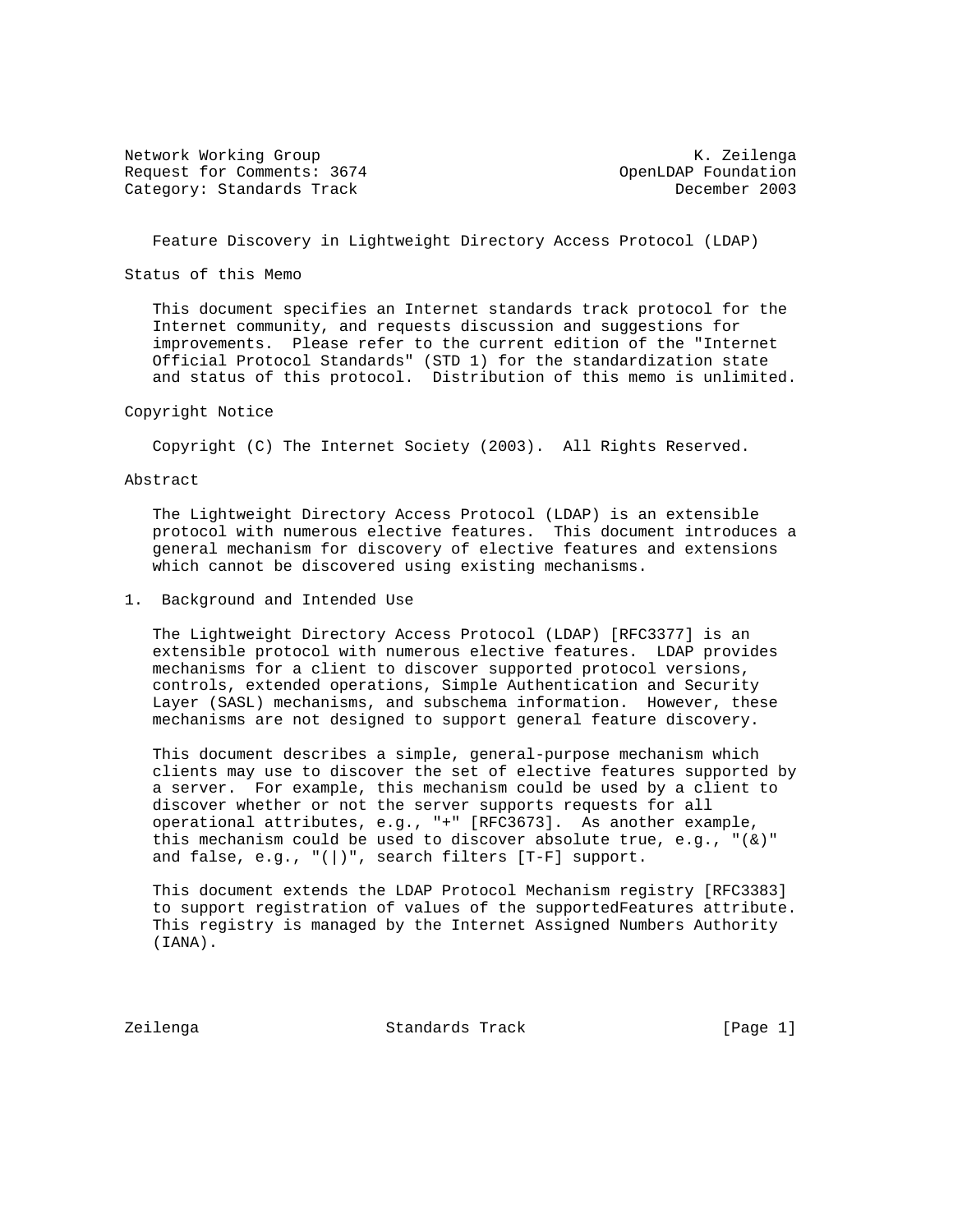Schema definitions are provided using LDAP description formats [RFC2252]. Definitions provided here are formatted (line wrapped) for readability.

 The key words "MUST", "MUST NOT", "REQUIRED", "SHALL", "SHALL NOT", "SHOULD", "SHOULD NOT", "RECOMMENDED", "MAY", and "OPTIONAL" in this document are to be interpreted as described in BCP 14 [RFC2119].

2. Discovery of supported features

 Each elective feature whose support may be discovered SHALL be identified by an Object Identifier (OID). A server advertises its support for a given feature by providing the OID associated with the feature as a value of the 'supportedFeatures' attribute held in the root DSE. A client may examine the values of this attribute to determine if a particular feature is supported by the server. A client MUST ignore values it doesn't recognize as they refer to elective features it doesn't implement.

 Features associated with Standard Track protocol mechanisms MUST be registered. Features associated with other protocol mechanisms SHOULD be registered. Procedures for registering protocol mechanisms are described in BCP 64 [RFC3383]. The word "Feature" should be placed in the usage field of the submitted LDAP Protocol Mechanism template.

The 'supportedFeatures' attribute type is described as follows:

 ( 1.3.6.1.4.1.4203.1.3.5 NAME 'supportedFeatures' DESC 'features supported by the server' EQUALITY objectIdentifierMatch SYNTAX 1.3.6.1.4.1.1466.115.121.1.38 USAGE dSAOperation )

 Servers MUST be capable of recognizing this attribute type by the name 'supportedFeatures'. Servers MAY recognize the attribute type by other names.

3. Security Considerations

 As rogue clients can discover features of a server by other means (such as by trial and error), this feature discovery mechanism is not believed to introduce any new security risk to LDAP.

Zeilenga Standards Track [Page 2]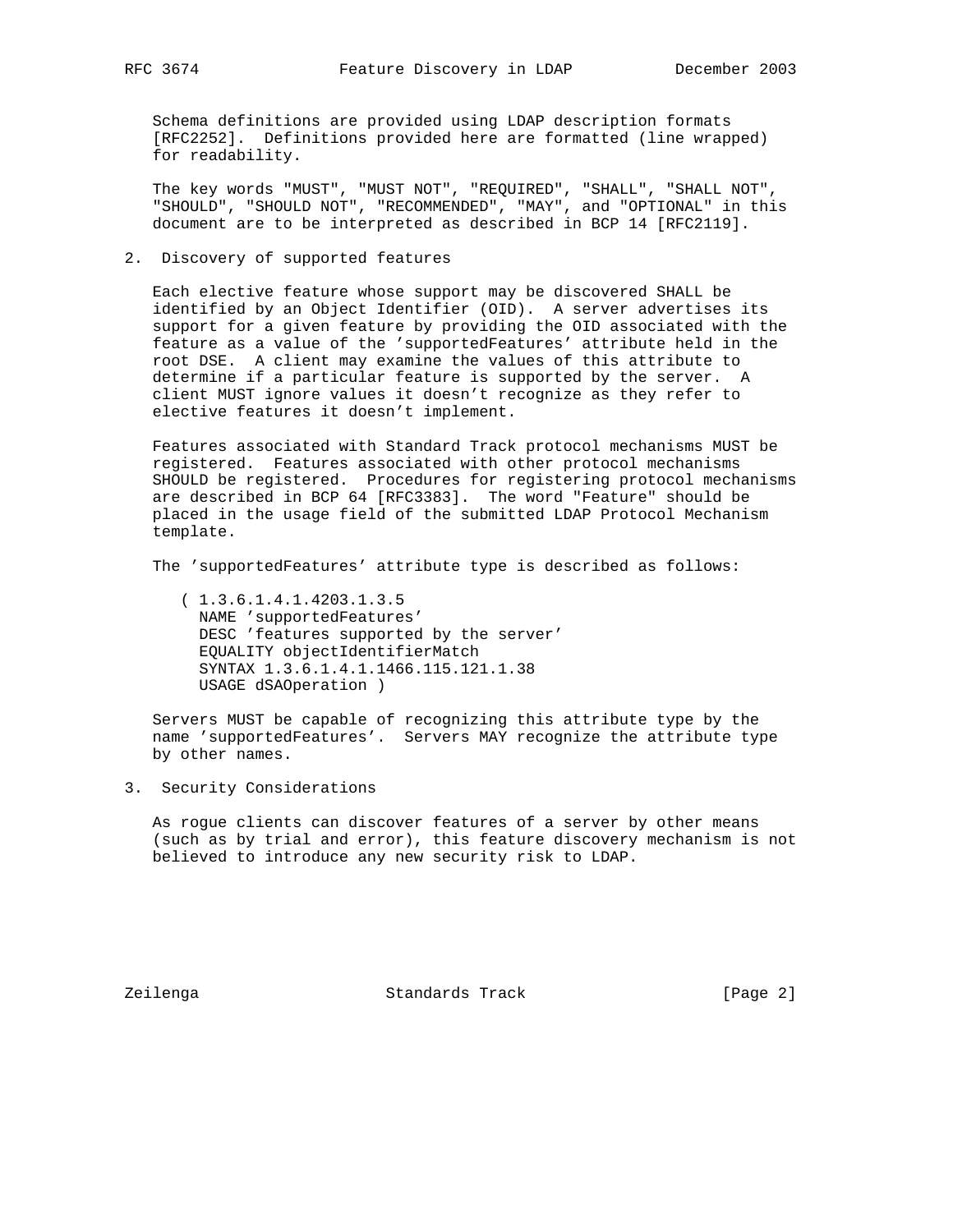## 4. IANA Considerations

4.1. Registration of Features as Protocol Mechanisms

 Future specifications detailing LDAP features are to register each feature as a LDAP Protocol Mechanism per guidance given in BCP 64 [RFC3383]. A usage of "Feature" in a Protocol Mechanism registration template indicates that the value to be registered is associated with an LDAP feature.

4.2. Registration of the supportedFeatures descriptor

 The IANA has registered the LDAP 'supportedFeatures' descriptor. The following registration template is suggested:

 Subject: Request for LDAP Descriptor Registration Descriptor (short name): supportedFeatures Object Identifier: 1.3.6.1.4.1.4203.1.3.5 Person & email address to contact for further information: Kurt Zeilenga <kurt@OpenLDAP.org> Usage: Attribute Type Specification: RFC 3674 Author/Change Controller: IESG

 This OID was assigned [ASSIGN] by OpenLDAP Foundation under its IANA assigned private enterprise allocation [PRIVATE] for use in this specification.

5. Acknowledgment

 This document is based upon input from the IETF LDAPEXT working group.

6. Intellectual Property Statement

 The IETF takes no position regarding the validity or scope of any intellectual property or other rights that might be claimed to pertain to the implementation or use of the technology described in this document or the extent to which any license under such rights might or might not be available; neither does it represent that it has made any effort to identify any such rights. Information on the IETF's procedures with respect to rights in standards-track and standards-related documentation can be found in BCP-11. Copies of claims of rights made available for publication and any assurances of licenses to be made available, or the result of an attempt made to obtain a general license or permission for the use of such proprietary rights by implementors or users of this specification can be obtained from the IETF Secretariat.

Zeilenga Standards Track [Page 3]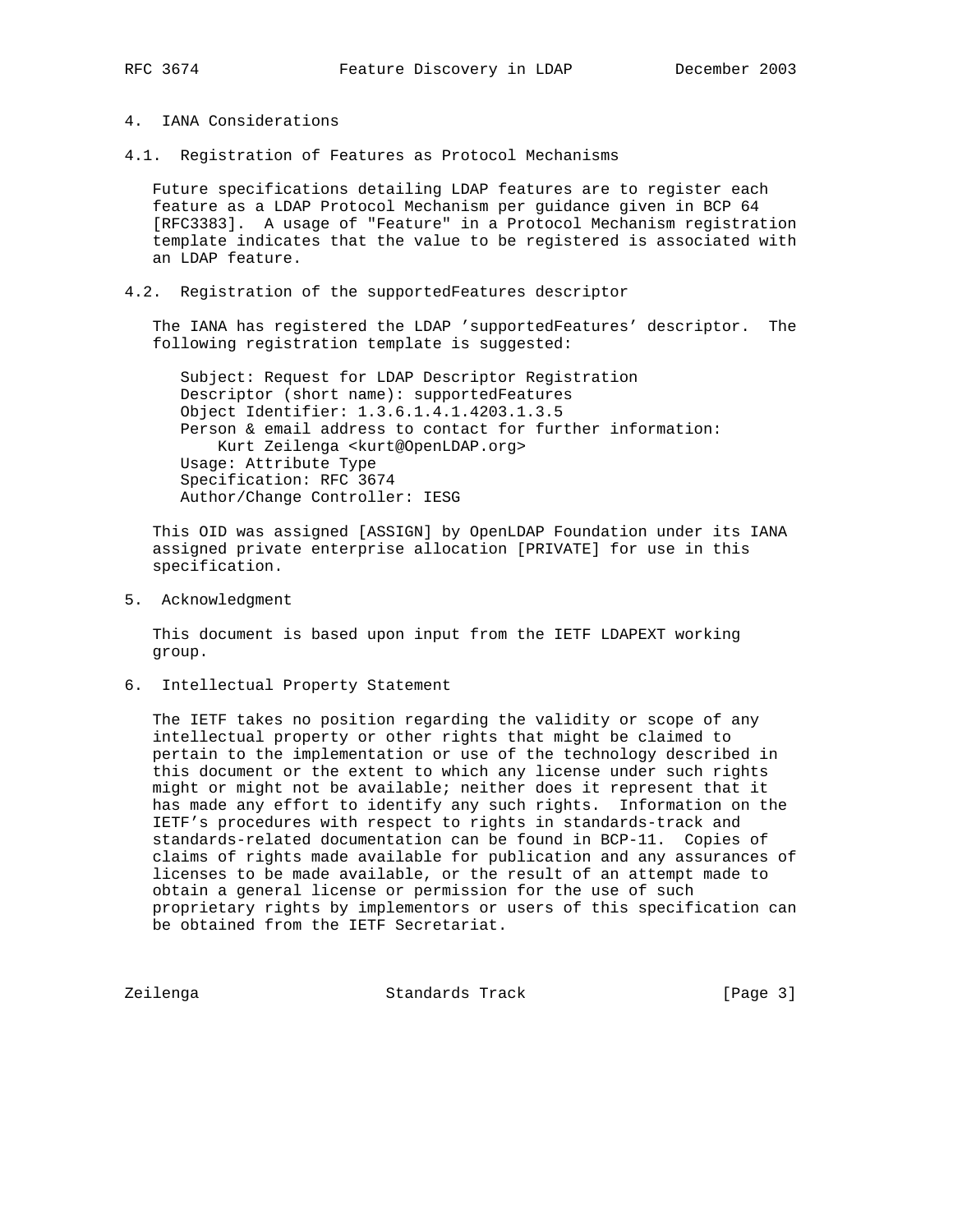The IETF invites any interested party to bring to its attention any copyrights, patents or patent applications, or other proprietary rights which may cover technology that may be required to practice this standard. Please address the information to the IETF Executive Director.

- 7. References
- 7.1. Normative References
	- [RFC2119] Bradner, S., "Key words for use in RFCs to Indicate Requirement Levels", BCP 14, RFC 2119, March 1997.
	- [RFC2252] Wahl, M., Coulbeck, A., Howes, T. and S. Kille, "Lightweight Directory Access Protocol (v3): Attribute Syntax Definitions", RFC 2252, December 1997.
	- [RFC3377] Hodges, J. and R. Morgan, "Lightweight Directory Access Protocol (v3): Technical Specification", RFC 3377, September 2002.
	- [RFC3383] Zeilenga, K., "Internet Assigned Numbers Authority (IANA) Considerations for Lightweight Directory Access Protocol (LDAP)", BCP 64, RFC 3383, September 2002.
- 7.2. Informative References
	- [RFC3673] Zeilenga, K., "Lightweight Directory Access Protocol version 3 (LDAPv3): All Operational Attributes", RFC 3673, December 2003.
	- [T-F] Zeilenga, K., "LDAP True/False Filters", Work in Progress.
	- [ASSIGN] OpenLDAP Foundation, "OpenLDAP OID Delegations", http://www.openldap.org/foundation/oid-delegate.txt.
	- [PRIVATE] IANA, "Private Enterprise Numbers", http://www.iana.org/assignments/enterprise-numbers.
- 8. Author's Address

 Kurt D. Zeilenga OpenLDAP Foundation

EMail: Kurt@OpenLDAP.org

Zeilenga Standards Track [Page 4]